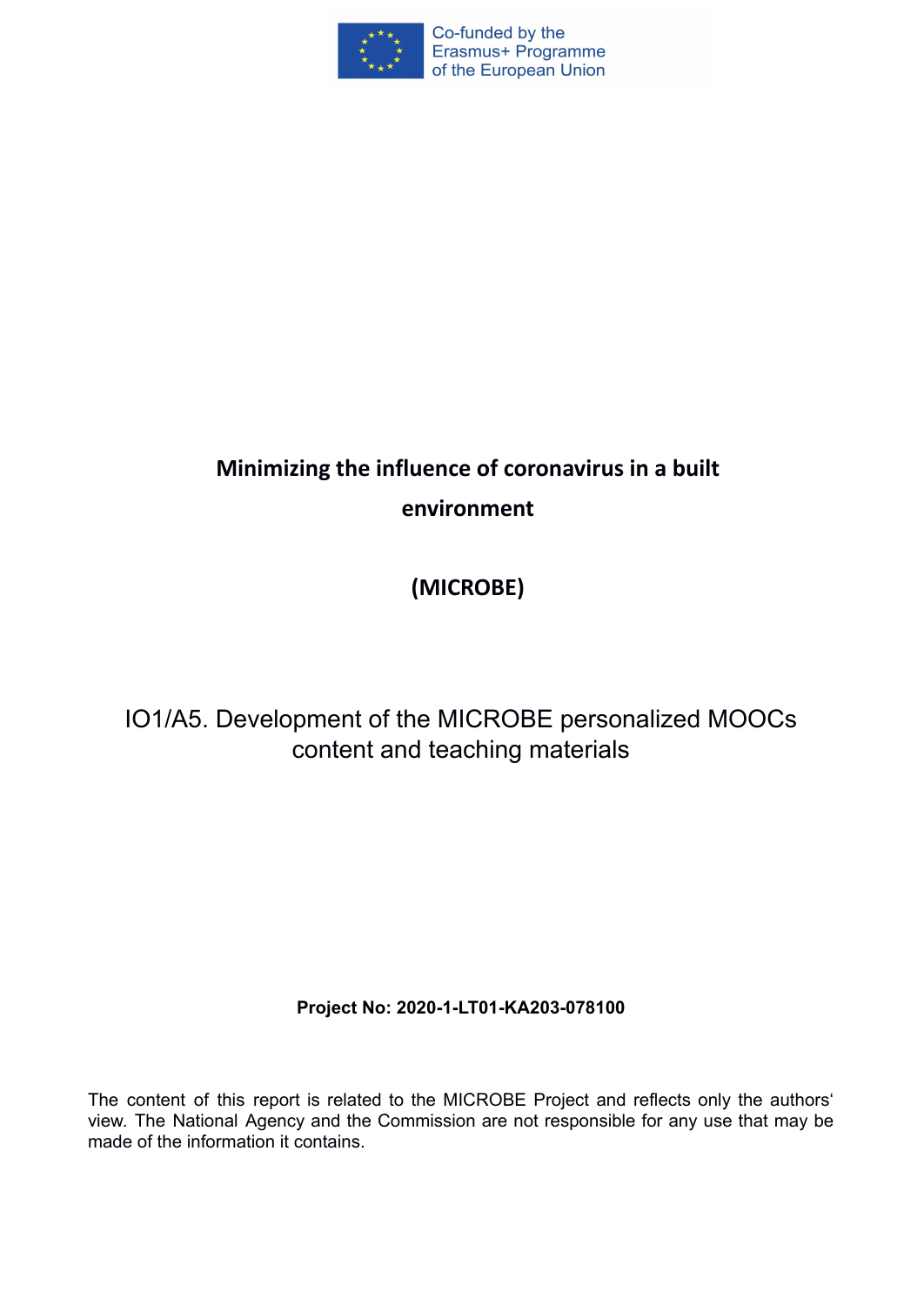

#### **University of Granada and FIU: Construction Management MOOC course**

#### **Course title in Spanish**

Como la estructura de las ciudades y hogares afecta a nuestro estado mental

#### **Course title in English**

How the structure of cities and homes affects our state of mind

**ECTS credits**

6.0

#### **Assessment form**

**Examination** 

#### **Teaching semester**

**Winter** 

#### **Course aims**

Considering that the mental state of people can lead to the development of confinement-related illnesses, it's fundamental on the one hand redistributing spaces in the public and private spaces, emphasising green areas, on the other hand give the chance to the citizens to safely socialising, living and taking back the public spaces, by enabling them to host safe cultural events. Thus redesign of public and private spaces will make society feel better mentally.

To give an overview of the management of cities, especially in terms of the housing distribution, and of the design of indoor and outdoor public spaces as location hosting safe and usable cultural events and exhibitions.

Moreover the course aims at:

- making visible and meeting the need for public space and green areas, also in private housing
- describing the meaning of green spaces and how green spaces affect people's state of mind
- explaining how people's moods suffered during the pandemic affect us.

The courses also encourages a "bounce forward" approach and designing safe cultural events and making public spaces (both indoor and outdoor) usable for citizens, students, and tourists in a post-pandemic era. This approach relies on a more sustainable pathway from an economic, social and environmental point of view.

Besides students, possible targets of this course are represented by architects, urban planners, health & safety managers and cultural events designers.

#### **Learning outcomes in the course**

The student will be able to:

- Understand the importance of green spaces and their benefits to society.
- Understand the impact of mental illnesses generated by household distributions. Examples of illnesses are anxiety, depression, and generation of illnesses due to the decrease of white blood cells.
- Discuss and propose a vision for cities on the future of the anti-virus built environment.
- Analyse possible solutions with an interdisciplinary approach: building technology, digital transformation, psychology, medicine, history, chemical engineering, materials engineering, computer science.
- understand spatial aspects to be taken into consideration when designing public indoor and outdoor spaces devoted to cultural events, according to the tangible and intangible values and role of the different services they can offer
- Analyse new needs concerning gathering together to enjoy cultural initiatives
- Devise innovative ways for a more efficient and effective use of cultural spaces
- Identify strategies to involve stakeholders
- Experiment a participatory processes training
- Detect the emotions of the people enjoying the built spaces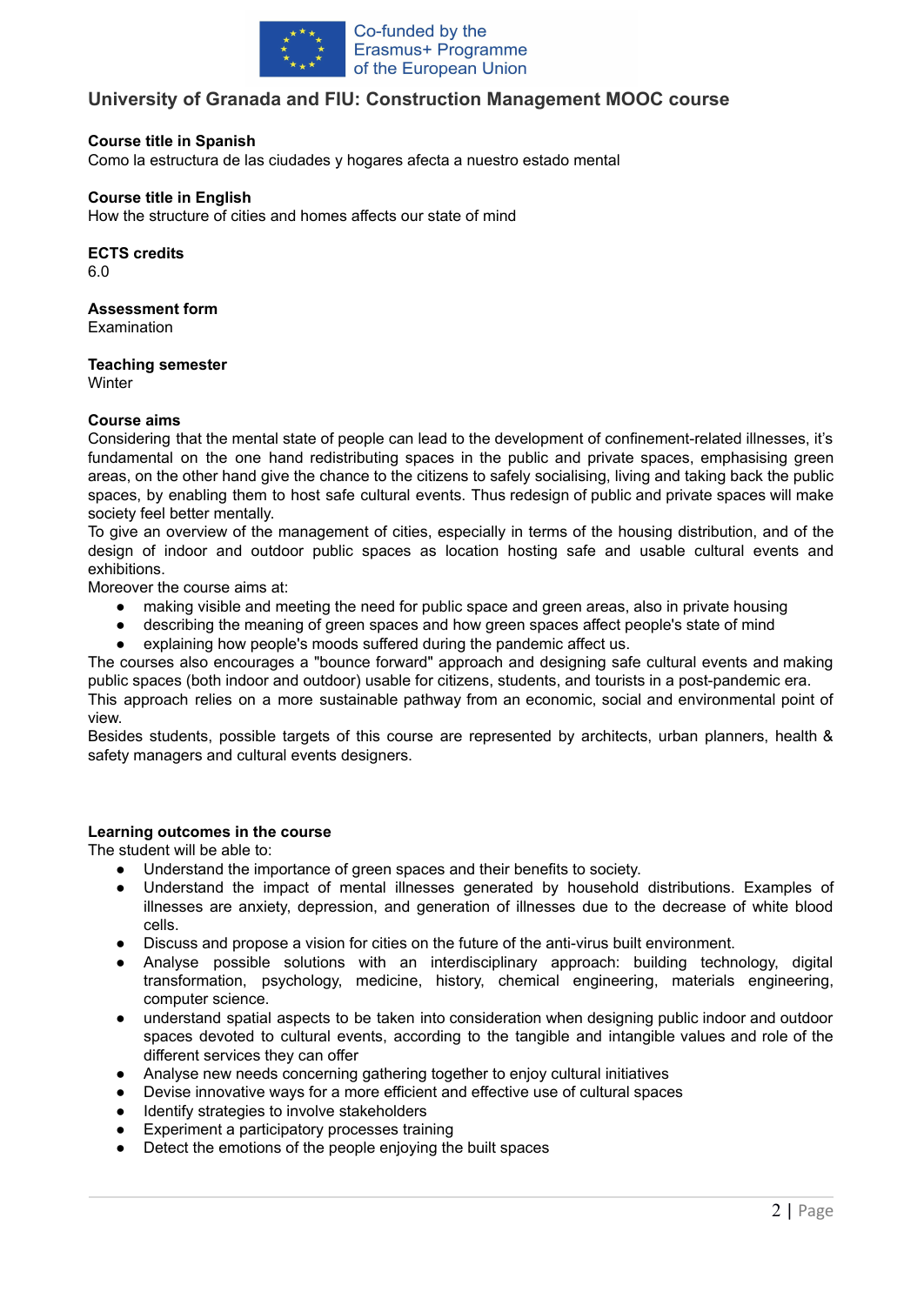

#### **Brief description of the course**

This course aims to show the importance of having green spaces in housing and cities and of enabling people to attend safely cultural events both in indoor and outdoor spaces.

These green spaces improve people's mood because living in much urbanised spaces causes people's mood to decrease and in extreme cases, generate health problems. Green spaces not only improve people's mood, but also improve the environment, mainly because plants absorb C02 and give off oxygen. This plus generated by green spaces allows citizens to improve their state of health, as the air they breathe is of better quality than if there are no green areas. On the other hand, green spaces in cities and homes should be understood as spaces to improve people's quality of life and not as plots of land where meters are lost in order to build buildings.

Pandemic has also emphasized the importance of safely socialising, enjoying public spaces and attending cultural events, thus becomes very important to understand the Impact of Covid-19 pandemic on the design and organization of the indoor and outdoor public spaces.

Strategies to cope with information and communication actions concerning public spaces events.

#### **Study literature**

Domingo Santos, J., & Moreno Álvarez, C. Paisaje y memoria en el desarrollo de la ciudad contemporánea.

**Daytime study: weekly hours** 4.0 **lectures** 3.0 **exercises** 1.0 **Session-based study workload (in a semester): lectures** 1.0

#### **Structural unit teaching the course**

Department of Architecture and Department of Psychology

| Grading methods  | Oral exam                                                                                                                                                                                                                                                                  |
|------------------|----------------------------------------------------------------------------------------------------------------------------------------------------------------------------------------------------------------------------------------------------------------------------|
| Grading criteria | 0<br>Has not obtained basic knowledge.<br>Has not obtained sufficient basic<br>knowledge.                                                                                                                                                                                  |
|                  | $\overline{2}$<br>of<br><b>Basic</b><br>Knowledge<br>$\bullet$<br>criteria<br>basic<br>environmental<br>Knowledge<br>0f<br>$\bullet$<br>basic<br>building<br>concepts<br>Awareness<br><b>of</b><br>importance<br>the<br>of creating green<br>spaces in cities<br>and homes |
|                  | 3<br>Additionally<br>Carry out the exercises<br>to previous<br>proposed<br>the<br>to<br>students in class.                                                                                                                                                                 |